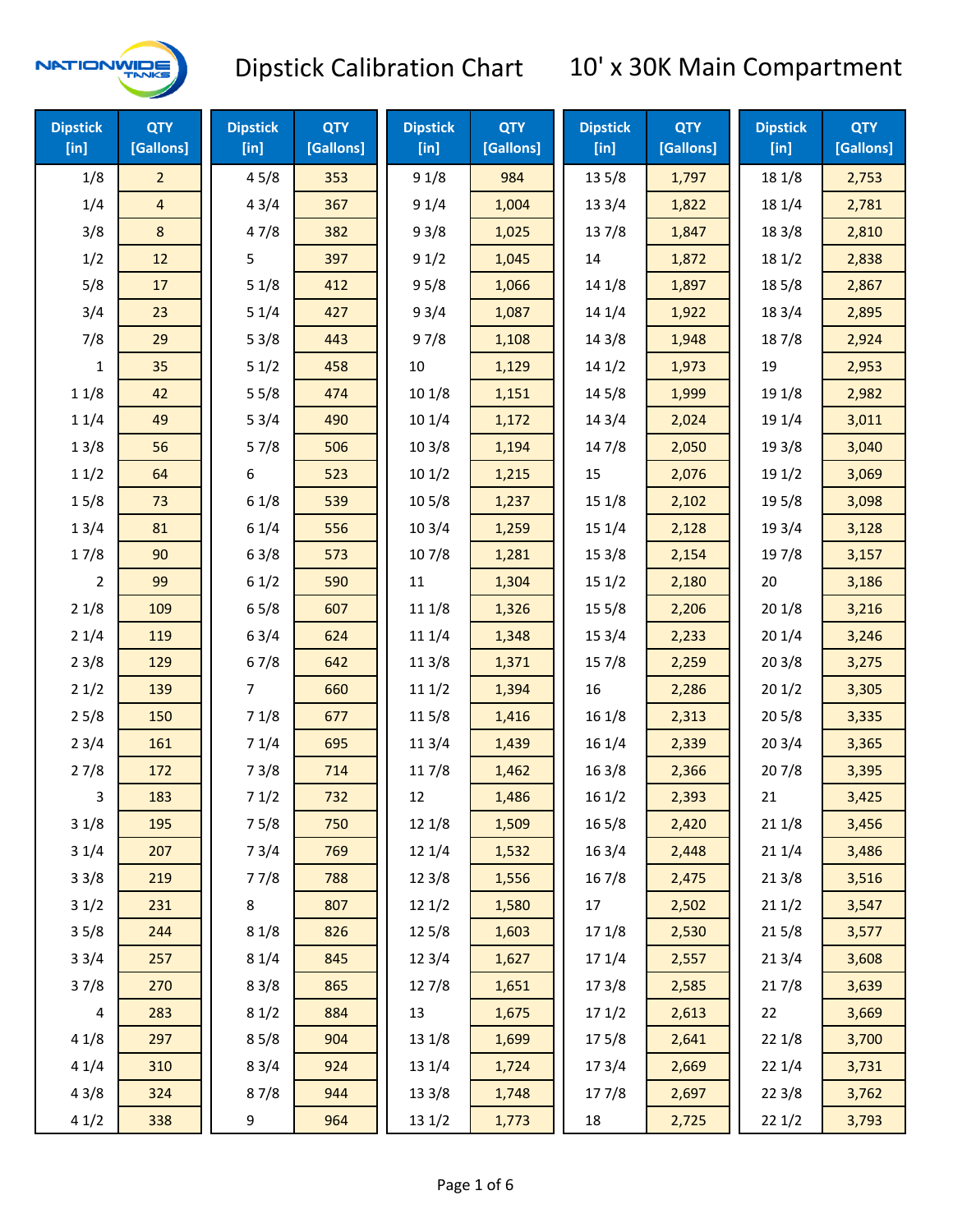

| <b>Dipstick</b><br>[in] | <b>QTY</b><br>[Gallons] | <b>Dipstick</b><br>$[$ in] | <b>QTY</b><br>[Gallons] | <b>Dipstick</b><br>$[$ in] | <b>QTY</b><br>[Gallons] | <b>Dipstick</b><br>$[$ in] | <b>QTY</b><br>[Gallons] | <b>Dipstick</b><br>$[$ in] | <b>QTY</b><br>[Gallons] |
|-------------------------|-------------------------|----------------------------|-------------------------|----------------------------|-------------------------|----------------------------|-------------------------|----------------------------|-------------------------|
| 225/8                   | 3,824                   | 271/8                      | 4,992                   | 315/8                      | 6,240                   | 36 1/8                     | 7,554                   | 40 5/8                     | 8,923                   |
| 223/4                   | 3,855                   | 271/4                      | 5,025                   | 31 3/4                     | 6,275                   | 36 1/4                     | 7,591                   | 403/4                      | 8,962                   |
| 227/8                   | 3,887                   | 273/8                      | 5,059                   | 317/8                      | 6,311                   | 363/8                      | 7,629                   | 407/8                      | 9,000                   |
| 23                      | 3,918                   | 271/2                      | 5,093                   | 32                         | 6,347                   | 361/2                      | 7,666                   | 41                         | 9,039                   |
| 231/8                   | 3,950                   | 275/8                      | 5,127                   | 321/8                      | 6,383                   | $36\,5/8$                  | 7,704                   | 41 1/8                     | 9,078                   |
| 231/4                   | 3,981                   | 273/4                      | 5,161                   | 321/4                      | 6,419                   | 363/4                      | 7,741                   | 41 1/4                     | 9,117                   |
| 23 3/8                  | 4,013                   | 277/8                      | 5,195                   | 323/8                      | 6,455                   | 36 7/8                     | 7,779                   | 413/8                      | 9,155                   |
| 231/2                   | 4,044                   | 28                         | 5,229                   | 321/2                      | 6,490                   | 37                         | 7,816                   | 411/2                      | 9,194                   |
| 235/8                   | 4,076                   | 28 1/8                     | 5,263                   | 325/8                      | 6,526                   | 371/8                      | 7,854                   | 41 5/8                     | 9,233                   |
| 233/4                   | 4,108                   | 28 1/4                     | 5,297                   | 32 3/4                     | 6,563                   | 37 1/4                     | 7,892                   | 41 3/4                     | 9,272                   |
| 237/8                   | 4,140                   | 28 3/8                     | 5,331                   | 327/8                      | 6,599                   | 373/8                      | 7,929                   | 417/8                      | 9,311                   |
| 24                      | 4,172                   | 281/2                      | 5,365                   | 33                         | 6,635                   | 371/2                      | 7,967                   | 42                         | 9,350                   |
| 24 1/8                  | 4,204                   | 28 5/8                     | 5,400                   | 33 1/8                     | 6,671                   | 375/8                      | 8,005                   | 42 1/8                     | 9,389                   |
| 241/4                   | 4,236                   | 28 3/4                     | 5,434                   | 33 1/4                     | 6,707                   | 373/4                      | 8,043                   | 42 1/4                     | 9,428                   |
| 243/8                   | 4,268                   | 287/8                      | 5,468                   | 33 3/8                     | 6,744                   | 377/8                      | 8,081                   | 42 3/8                     | 9,467                   |
| 241/2                   | 4,300                   | 29                         | 5,503                   | 331/2                      | 6,780                   | 38                         | 8,119                   | 421/2                      | 9,506                   |
| 245/8                   | 4,332                   | 29 1/8                     | 5,537                   | 33 5/8                     | 6,816                   | 38 1/8                     | 8,156                   | 42 5/8                     | 9,546                   |
| 24 3/4                  | 4,365                   | 29 1/4                     | 5,572                   | 33 3/4                     | 6,853                   | 38 1/4                     | 8,194                   | 42 3/4                     | 9,585                   |
| 24 7/8                  | 4,397                   | 29 3/8                     | 5,607                   | 337/8                      | 6,889                   | 38 3/8                     | 8,232                   | 42 7/8                     | 9,624                   |
| 25                      | 4,430                   | 29 1/2                     | 5,641                   | 34                         | 6,926                   | 38 1/2                     | 8,270                   | 43                         | 9,663                   |
| 251/8                   | 4,462                   | 29 5/8                     | 5,676                   | 34 1/8                     | 6,963                   | 385/8                      | 8,309                   | 43 1/8                     | 9,703                   |
| 251/4                   | 4,495                   | 29 3/4                     | 5,711                   | 34 1/4                     | 6,999                   | 38 3/4                     | 8,347                   | 43 1/4                     | 9,742                   |
| 253/8                   | 4,527                   | 297/8                      | 5,746                   | 34 3/8                     | 7,036                   | 387/8                      | 8,385                   | 43 3/8                     | 9,781                   |
| 251/2                   | 4,560                   | 30                         | 5,781                   | 34 1/2                     | 7,073                   | 39                         | 8,423                   | 43 1/2                     | 9,821                   |
| 255/8                   | 4,593                   | 30 1/8                     | 5,816                   | 34 5/8                     | 7,109                   | 39 1/8                     | 8,461                   | 43 5/8                     | 9,860                   |
| 253/4                   | 4,626                   | 30 1/4                     | 5,851                   | 34 3/4                     | 7,146                   | 39 1/4                     | 8,500                   | 43 3/4                     | 9,899                   |
| 257/8                   | 4,659                   | 303/8                      | 5,886                   | 347/8                      | 7,183                   | 39 3/8                     | 8,538                   | 437/8                      | 9,939                   |
| 26                      | 4,692                   | 301/2                      | 5,921                   | 35                         | 7,220                   | 39 1/2                     | 8,576                   | 44                         | 9,978                   |
| 26 1/8                  | 4,725                   | 30 5/8                     | 5,956                   | 35 1/8                     | 7,257                   | 39 5/8                     | 8,615                   | 44 1/8                     | 10,018                  |
| 26 1/4                  | 4,758                   | 30 3/4                     | 5,991                   | 35 1/4                     | 7,294                   | 39 3/4                     | 8,653                   | 44 1/4                     | 10,057                  |
| 263/8                   | 4,791                   | 307/8                      | 6,027                   | 35 3/8                     | 7,331                   | 397/8                      | 8,691                   | 44 3/8                     | 10,097                  |
| 261/2                   | 4,825                   | 31                         | 6,062                   | 351/2                      | 7,368                   | 40                         | 8,730                   | 44 1/2                     | 10,136                  |
| 265/8                   | 4,858                   | 31 1/8                     | 6,098                   | 35 5/8                     | 7,405                   | 40 1/8                     | 8,768                   | 44 5/8                     | 10,176                  |
| 263/4                   | 4,891                   | 31 1/4                     | 6,133                   | 35 3/4                     | 7,442                   | 40 1/4                     | 8,807                   | 44 3/4                     | 10,216                  |
| 267/8                   | 4,925                   | 31 3/8                     | 6,169                   | 357/8                      | 7,480                   | 40 3/8                     | 8,846                   | 447/8                      | 10,255                  |
| 27                      | 4,958                   | 31 1/2                     | 6,204                   | 36                         | 7,517                   | 40 1/2                     | 8,884                   | 45                         | 10,295                  |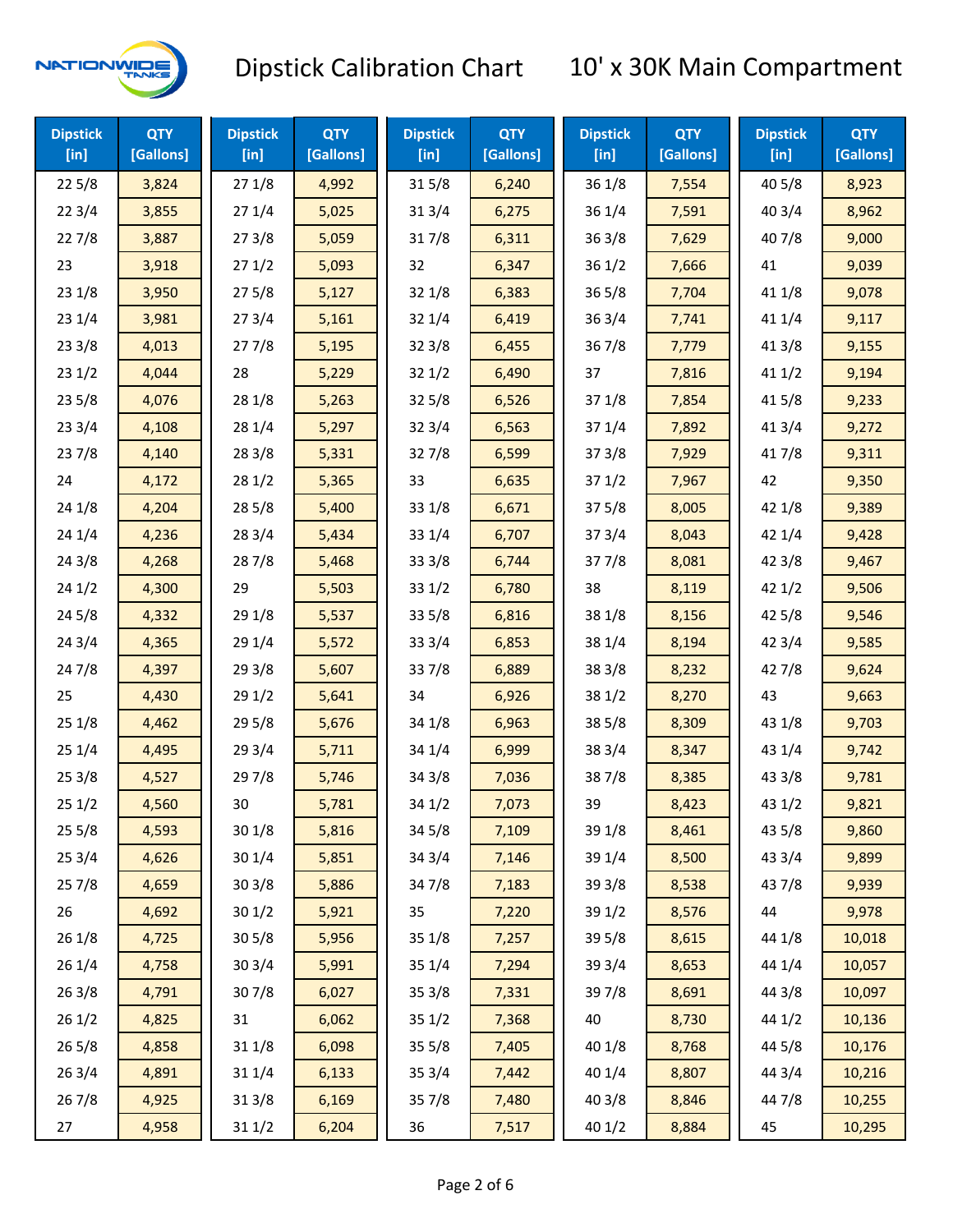

| <b>Dipstick</b><br>$[$ in] | <b>QTY</b><br>[Gallons] | <b>Dipstick</b><br>$[$ in] | <b>QTY</b><br>[Gallons] | <b>Dipstick</b><br>$[$ in] | <b>QTY</b><br>[Gallons] | <b>Dipstick</b><br>$[$ in] | <b>QTY</b><br>[Gallons] | <b>Dipstick</b><br>$[$ in] | <b>QTY</b><br>[Gallons] |
|----------------------------|-------------------------|----------------------------|-------------------------|----------------------------|-------------------------|----------------------------|-------------------------|----------------------------|-------------------------|
| 45 1/8                     | 10,335                  | 49 5/8                     | 11,779                  | 54 1/8                     | 13,245                  | 58 5/8                     | 14,725                  | 63 1/8                     | 16,207                  |
| 45 1/4                     | 10,374                  | 49 3/4                     | 11,819                  | 54 1/4                     | 13,286                  | 58 3/4                     | 14,766                  | 63 1/4                     | 16,248                  |
| 45 3/8                     | 10,414                  | 49 7/8                     | 11,860                  | 54 3/8                     | 13,327                  | 587/8                      | 14,807                  | 63 3/8                     | 16,289                  |
| 45 1/2                     | 10,454                  | 50                         | 11,900                  | 54 1/2                     | 13,368                  | 59                         | 14,848                  | 63 1/2                     | 16,330                  |
| 45 5/8                     | 10,494                  | 50 1/8                     | 11,941                  | 54 5/8                     | 13,409                  | 59 1/8                     | 14,889                  | 63 5/8                     | 16,371                  |
| 45 3/4                     | 10,534                  | 501/4                      | 11,981                  | 54 3/4                     | 13,450                  | 59 1/4                     | 14,930                  | 63 3/4                     | 16,412                  |
| 45 7/8                     | 10,573                  | 503/8                      | 12,022                  | 54 7/8                     | 13,491                  | 59 3/8                     | 14,972                  | 637/8                      | 16,453                  |
| 46                         | 10,613                  | 501/2                      | 12,063                  | 55                         | 13,532                  | 59 1/2                     | 15,013                  | 64                         | 16,494                  |
| 46 1/8                     | 10,653                  | 505/8                      | 12,103                  | 55 1/8                     | 13,573                  | 59 5/8                     | 15,054                  | 64 1/8                     | 16,535                  |
| 46 1/4                     | 10,693                  | 503/4                      | 12,144                  | 55 1/4                     | 13,614                  | 59 3/4                     | 15,095                  | 64 1/4                     | 16,577                  |
| 463/8                      | 10,733                  | 507/8                      | 12,184                  | 55 3/8                     | 13,655                  | 59 7/8                     | 15,136                  | 64 3/8                     | 16,618                  |
| 46 1/2                     | 10,773                  | 51                         | 12,225                  | 55 1/2                     | 13,697                  | 60                         | 15,178                  | 64 1/2                     | 16,659                  |
| 46 5/8                     | 10,813                  | 51 1/8                     | 12,266                  | 55 5/8                     | 13,738                  | 60 1/8                     | 15,219                  | 64 5/8                     | 16,700                  |
| 46 3/4                     | 10,853                  | 51 1/4                     | 12,306                  | 55 3/4                     | 13,779                  | 60 1/4                     | 15,260                  | 64 3/4                     | 16,741                  |
| 467/8                      | 10,893                  | 513/8                      | 12,347                  | 55 7/8                     | 13,820                  | 603/8                      | 15,301                  | 64 7/8                     | 16,782                  |
| 47                         | 10,933                  | 511/2                      | 12,388                  | 56                         | 13,861                  | 601/2                      | 15,342                  | 65                         | 16,823                  |
| 47 1/8                     | 10,973                  | 515/8                      | 12,428                  | 56 1/8                     | 13,902                  | 60 5/8                     | 15,383                  | 65 1/8                     | 16,864                  |
| 47 1/4                     | 11,013                  | 51 3/4                     | 12,469                  | 56 1/4                     | 13,943                  | 603/4                      | 15,425                  | 65 1/4                     | 16,905                  |
| 47 3/8                     | 11,053                  | 517/8                      | 12,510                  | 563/8                      | 13,984                  | 60 7/8                     | 15,466                  | 65 3/8                     | 16,946                  |
| 47 1/2                     | 11,093                  | 52                         | 12,551                  | 56 1/2                     | 14,025                  | 61                         | 15,507                  | 65 1/2                     | 16,987                  |
| 475/8                      | 11,134                  | 52 1/8                     | 12,591                  | 56 5/8                     | 14,066                  | 61 1/8                     | 15,548                  | 65 5/8                     | 17,028                  |
| 47 3/4                     | 11,174                  | 52 1/4                     | 12,632                  | 56 3/4                     | 14,107                  | 61 1/4                     | 15,589                  | 65 3/4                     | 17,069                  |
| 477/8                      | 11,214                  | 52 3/8                     | 12,673                  | 567/8                      | 14,148                  | 61 3/8                     | 15,631                  | 65 7/8                     | 17,110                  |
| 48                         | 11,254                  | 521/2                      | 12,714                  | 57                         | 14,190                  | 611/2                      | 15,672                  | 66                         | 17,151                  |
| 48 1/8                     | 11,294                  | 52 5/8                     | 12,755                  | 57 1/8                     | 14,231                  | 615/8                      | 15,713                  | 66 1/8                     | 17,192                  |
| 48 1/4                     | 11,335                  | 52 3/4                     | 12,796                  | 57 1/4                     | 14,272                  | 61 3/4                     | 15,754                  | 66 1/4                     | 17,233                  |
| 48 3/8                     | 11,375                  | 527/8                      | 12,836                  | 57 3/8                     | 14,313                  | 617/8                      | 15,795                  | 66 3/8                     | 17,273                  |
| 48 1/2                     | 11,415                  | 53                         | 12,877                  | 57 1/2                     | 14,354                  | 62                         | 15,836                  | 66 1/2                     | 17,314                  |
| 48 5/8                     | 11,456                  | 53 1/8                     | 12,918                  | 57 5/8                     | 14,395                  | 62 1/8                     | 15,878                  | 66 5/8                     | 17,355                  |
| 48 3/4                     | 11,496                  | 53 1/4                     | 12,959                  | 573/4                      | 14,436                  | 62 1/4                     | 15,919                  | 66 3/4                     | 17,396                  |
| 487/8                      | 11,536                  | 53 3/8                     | 13,000                  | 577/8                      | 14,478                  | 62 3/8                     | 15,960                  | 667/8                      | 17,437                  |
| 49                         | 11,577                  | 53 1/2                     | 13,041                  | 58                         | 14,519                  | 621/2                      | 16,001                  | 67                         | 17,478                  |
| 49 1/8                     | 11,617                  | 53 5/8                     | 13,082                  | 58 1/8                     | 14,560                  | 62 5/8                     | 16,042                  | 671/8                      | 17,519                  |
| 49 1/4                     | 11,658                  | 53 3/4                     | 13,123                  | 58 1/4                     | 14,601                  | 62 3/4                     | 16,083                  | 671/4                      | 17,560                  |
| 49 3/8                     | 11,698                  | 537/8                      | 13,164                  | 58 3/8                     | 14,642                  | 627/8                      | 16,124                  | 673/8                      | 17,600                  |
| 49 1/2                     | 11,738                  | 54                         | 13,204                  | 58 1/2                     | 14,683                  | 63                         | 16,166                  | 67 1/2                     | 17,641                  |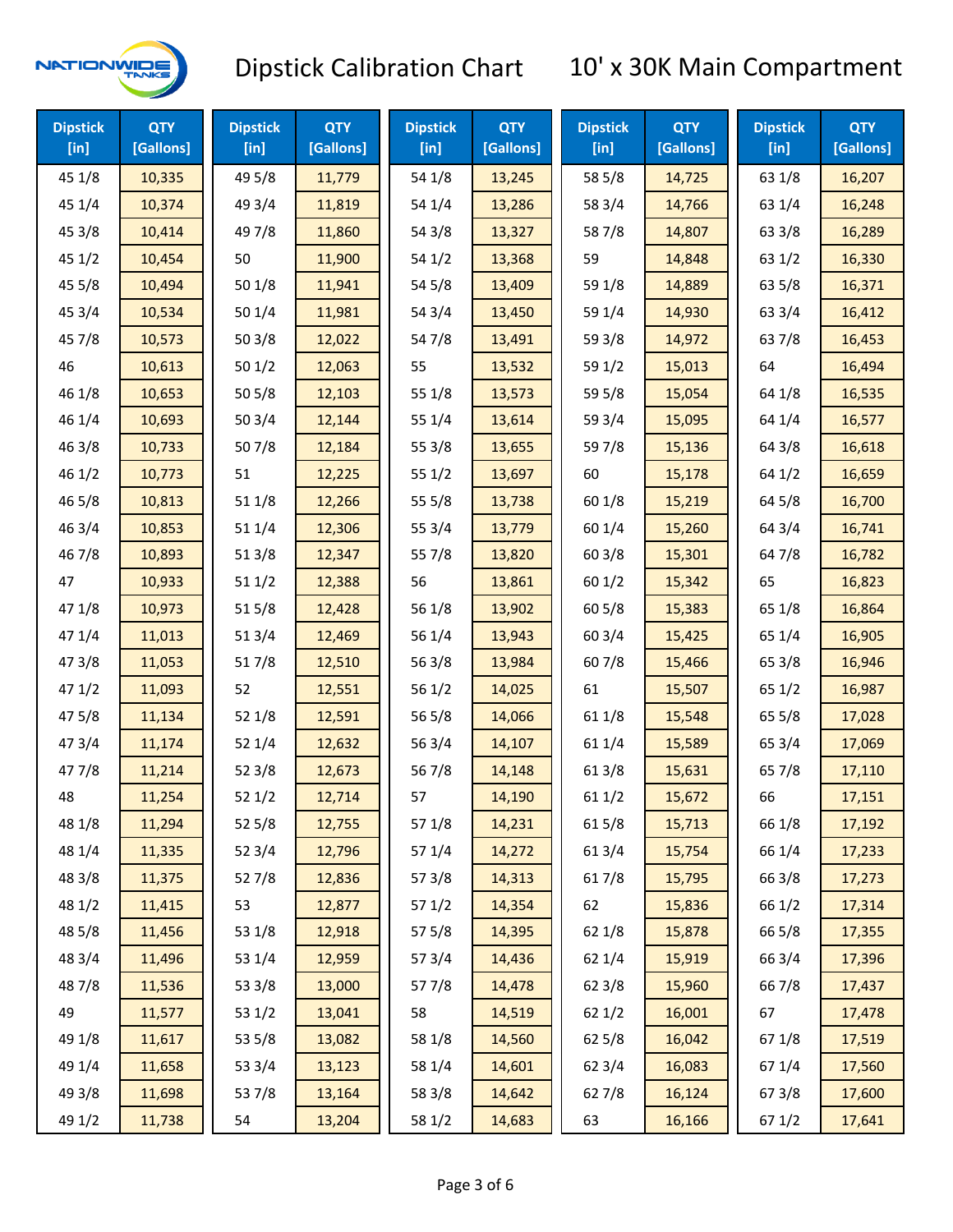

| <b>Dipstick</b><br>[in] | <b>QTY</b><br>[Gallons] | <b>Dipstick</b><br>[in] | <b>QTY</b><br>[Gallons] | <b>Dipstick</b><br>[in] | <b>QTY</b><br>[Gallons] | <b>Dipstick</b><br>$[$ in] | <b>QTY</b><br>[Gallons] | <b>Dipstick</b><br>$[$ in] | <b>QTY</b><br>[Gallons] |
|-------------------------|-------------------------|-------------------------|-------------------------|-------------------------|-------------------------|----------------------------|-------------------------|----------------------------|-------------------------|
| 67 5/8                  | 17,682                  | 72 1/8                  | 19,141                  | 765/8                   | 20,574                  | 81 1/8                     | 21,970                  | 85 5/8                     | 23,319                  |
| 67 3/4                  | 17,723                  | 72 1/4                  | 19,181                  | 763/4                   | 20,613                  | 81 1/4                     | 22,008                  | 85 3/4                     | 23,356                  |
| 677/8                   | 17,764                  | 72 3/8                  | 19,222                  | 767/8                   | 20,653                  | 81 3/8                     | 22,047                  | 857/8                      | 23,393                  |
| 68                      | 17,804                  | 721/2                   | 19,262                  | 77                      | 20,692                  | 81 1/2                     | 22,085                  | 86                         | 23,429                  |
| 68 1/8                  | 17,845                  | 725/8                   | 19,302                  | 77 1/8                  | 20,731                  | 815/8                      | 22,123                  | 86 1/8                     | 23,466                  |
| 68 1/4                  | 17,886                  | 72 3/4                  | 19,342                  | 77 1/4                  | 20,770                  | 813/4                      | 22,161                  | 86 1/4                     | 23,502                  |
| 68 3/8                  | 17,927                  | 727/8                   | 19,382                  | 77 3/8                  | 20,809                  | 817/8                      | 22,199                  | 86 3/8                     | 23,539                  |
| 68 1/2                  | 17,967                  | 73                      | 19,422                  | 771/2                   | 20,849                  | 82                         | 22,237                  | 86 1/2                     | 23,575                  |
| 68 5/8                  | 18,008                  | 73 1/8                  | 19,462                  | 775/8                   | 20,888                  | 82 1/8                     | 22,275                  | 86 5/8                     | 23,611                  |
| 68 3/4                  | 18,049                  | 73 1/4                  | 19,502                  | 773/4                   | 20,927                  | 82 1/4                     | 22,312                  | 863/4                      | 23,648                  |
| 687/8                   | 18,089                  | 73 3/8                  | 19,542                  | 777/8                   | 20,966                  | 82 3/8                     | 22,350                  | 867/8                      | 23,684                  |
| 69                      | 18,130                  | 73 1/2                  | 19,582                  | 78                      | 21,005                  | 82 1/2                     | 22,388                  | 87                         | 23,720                  |
| 69 1/8                  | 18,171                  | 73 5/8                  | 19,622                  | 78 1/8                  | 21,044                  | 82 5/8                     | 22,426                  | 871/8                      | 23,756                  |
| 69 1/4                  | 18,211                  | 73 3/4                  | 19,662                  | 78 1/4                  | 21,083                  | 82 3/4                     | 22,463                  | 871/4                      | 23,793                  |
| 69 3/8                  | 18,252                  | 737/8                   | 19,702                  | 78 3/8                  | 21,122                  | 827/8                      | 22,501                  | 873/8                      | 23,829                  |
| 69 1/2                  | 18,293                  | 74                      | 19,742                  | 78 1/2                  | 21,161                  | 83                         | 22,539                  | 871/2                      | 23,865                  |
| 69 5/8                  | 18,333                  | 74 1/8                  | 19,782                  | 78 5/8                  | 21,200                  | 83 1/8                     | 22,576                  | 875/8                      | 23,901                  |
| 69 3/4                  | 18,374                  | 74 1/4                  | 19,822                  | 78 3/4                  | 21,239                  | 83 1/4                     | 22,614                  | 87 3/4                     | 23,937                  |
| 697/8                   | 18,414                  | 74 3/8                  | 19,861                  | 787/8                   | 21,277                  | 83 3/8                     | 22,651                  | 877/8                      | 23,972                  |
| 70                      | 18,455                  | 74 1/2                  | 19,901                  | 79                      | 21,316                  | 83 1/2                     | 22,689                  | 88                         | 24,008                  |
| 70 1/8                  | 18,495                  | 74 5/8                  | 19,941                  | 79 1/8                  | 21,355                  | 83 5/8                     | 22,726                  | 88 1/8                     | 24,044                  |
| 70 1/4                  | 18,536                  | 74 3/4                  | 19,981                  | 79 1/4                  | 21,394                  | 83 3/4                     | 22,764                  | 88 1/4                     | 24,080                  |
| 70 3/8                  | 18,576                  | 747/8                   | 20,021                  | 79 3/8                  | 21,432                  | 837/8                      | 22,801                  | 88 3/8                     | 24,115                  |
| 70 1/2                  | 18,617                  | 75                      | 20,060                  | 79 1/2                  | 21,471                  | 84                         | 22,838                  | 88 1/2                     | 24,151                  |
| 70 5/8                  | 18,657                  | 75 1/8                  | 20,100                  | 79 5/8                  | 21,510                  | 84 1/8                     | 22,876                  | 88 5/8                     | 24,187                  |
| 70 3/4                  | 18,698                  | 75 1/4                  | 20,140                  | 79 3/4                  | 21,548                  | 84 1/4                     | 22,913                  | 88 3/4                     | 24,222                  |
| 70 7/8                  | 18,738                  | 75 3/8                  | 20,179                  | 79 7/8                  | 21,587                  | 84 3/8                     | 22,950                  | 887/8                      | 24,258                  |
| 71                      | 18,778                  | 75 1/2                  | 20,219                  | 80                      | 21,625                  | 84 1/2                     | 22,987                  | 89                         | 24,293                  |
| 71 1/8                  | 18,819                  | 75 5/8                  | 20,258                  | 80 1/8                  | 21,664                  | 84 5/8                     | 23,024                  | 89 1/8                     | 24,328                  |
| 71 1/4                  | 18,859                  | 75 3/4                  | 20,298                  | 80 1/4                  | 21,702                  | 84 3/4                     | 23,061                  | 89 1/4                     | 24,364                  |
| 713/8                   | 18,900                  | 75 7/8                  | 20,337                  | 80 3/8                  | 21,741                  | 847/8                      | 23,098                  | 89 3/8                     | 24,399                  |
| 71 1/2                  | 18,940                  | 76                      | 20,377                  | 80 1/2                  | 21,779                  | 85                         | 23,135                  | 89 1/2                     | 24,434                  |
| 715/8                   | 18,980                  | 76 1/8                  | 20,416                  | 80 5/8                  | 21,817                  | 85 1/8                     | 23,172                  | 89 5/8                     | 24,469                  |
| 713/4                   | 19,020                  | 76 1/4                  | 20,456                  | 80 3/4                  | 21,856                  | 85 1/4                     | 23,209                  | 89 3/4                     | 24,504                  |
| 717/8                   | 19,061                  | 763/8                   | 20,495                  | 807/8                   | 21,894                  | 85 3/8                     | 23,246                  | 897/8                      | 24,539                  |
| 72                      | 19,101                  | 76 1/2                  | 20,535                  | 81                      | 21,932                  | 85 1/2                     | 23,283                  | 90                         | 24,574                  |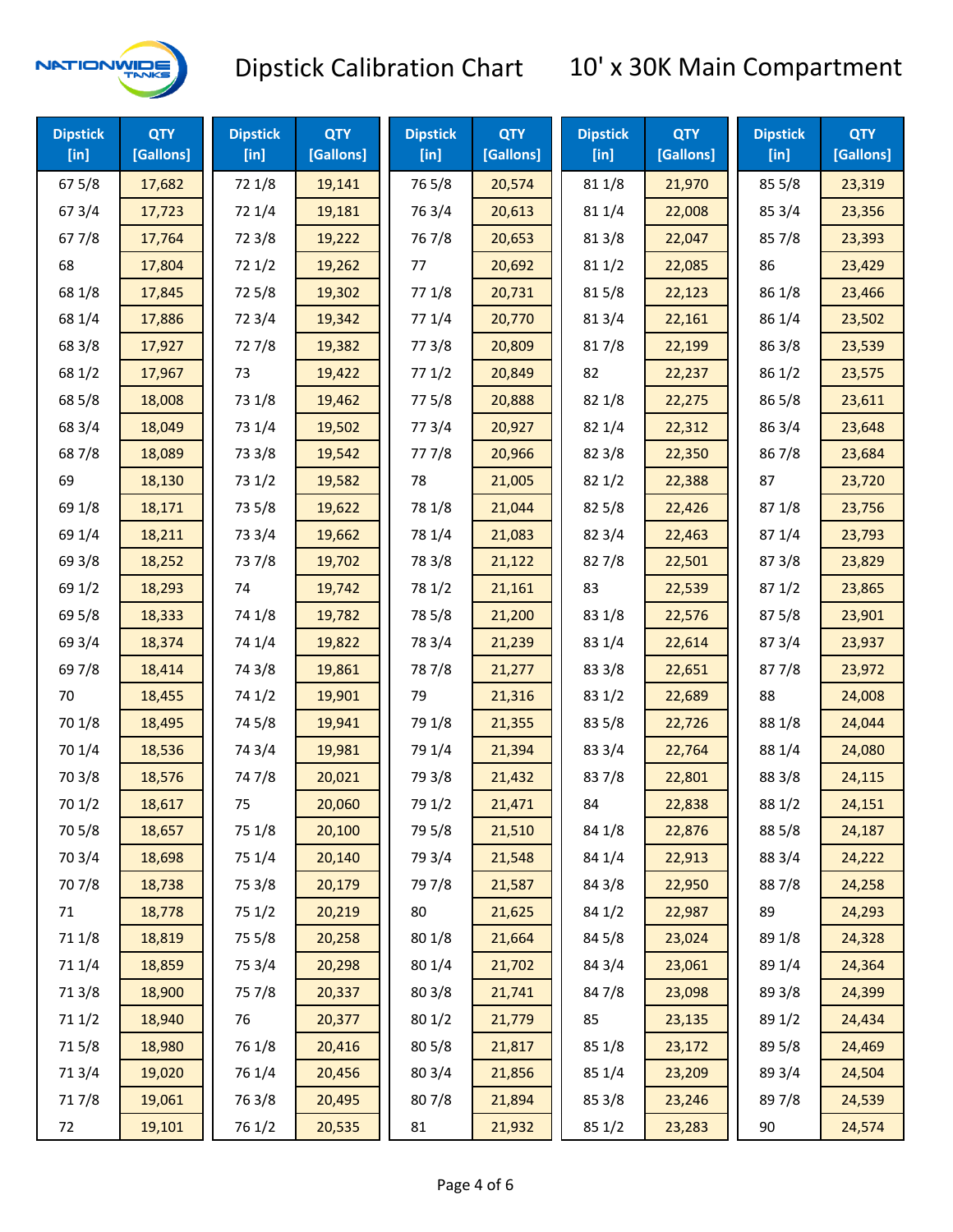

| <b>Dipstick</b><br>[in] | <b>QTY</b><br>[Gallons] | <b>Dipstick</b><br>[in] | <b>QTY</b><br>[Gallons] | <b>Dipstick</b><br>$[$ in] | <b>QTY</b><br>[Gallons] | <b>Dipstick</b><br>$[$ in] | <b>QTY</b><br>[Gallons] | <b>Dipstick</b><br>[in] | <b>QTY</b><br>[Gallons] |
|-------------------------|-------------------------|-------------------------|-------------------------|----------------------------|-------------------------|----------------------------|-------------------------|-------------------------|-------------------------|
| 90 1/8                  | 24,609                  | 94 5/8                  | 25,828                  | 99 1/8                     | 26,960                  | 103 5/8                    | 27,989                  | 108 1/8                 | 28,893                  |
| 90 1/4                  | 24,644                  | 94 3/4                  | 25,860                  | 99 1/4                     | 26,990                  | 103 3/4                    | 28,016                  | 108 1/4                 | 28,916                  |
| 90 3/8                  | 24,679                  | 947/8                   | 25,893                  | 99 3/8                     | 27,020                  | 103 7/8                    | 28,042                  | 108 3/8                 | 28,939                  |
| 90 1/2                  | 24,714                  | 95                      | 25,926                  | 99 1/2                     | 27,050                  | 104                        | 28,069                  | 108 1/2                 | 28,962                  |
| 90 5/8                  | 24,749                  | 95 1/8                  | 25,958                  | 99 5/8                     | 27,080                  | 104 1/8                    | 28,096                  | 108 5/8                 | 28,984                  |
| 90 3/4                  | 24,783                  | 95 1/4                  | 25,990                  | 99 3/4                     | 27,109                  | 104 1/4                    | 28,122                  | 108 3/4                 | 29,007                  |
| 907/8                   | 24,818                  | 95 3/8                  | 26,023                  | 997/8                      | 27,139                  | 104 3/8                    | 28,149                  | 108 7/8                 | 29,029                  |
| 91                      | 24,852                  | 95 1/2                  | 26,055                  | 100                        | 27,169                  | 1041/2                     | 28,175                  | 109                     | 29,052                  |
| 91 1/8                  | 24,887                  | 95 5/8                  | 26,087                  | 100 1/8                    | 27,198                  | 104 5/8                    | 28,201                  | 109 1/8                 | 29,074                  |
| 91 1/4                  | 24,921                  | 95 3/4                  | 26,119                  | 100 1/4                    | 27,228                  | 104 3/4                    | 28,227                  | 109 1/4                 | 29,096                  |
| 913/8                   | 24,956                  | 95 7/8                  | 26,152                  | 100 3/8                    | 27,257                  | 104 7/8                    | 28,253                  | 109 3/8                 | 29,118                  |
| 91 1/2                  | 24,990                  | 96                      | 26,184                  | 1001/2                     | 27,286                  | 105                        | 28,279                  | 109 1/2                 | 29,140                  |
| 915/8                   | 25,024                  | 96 1/8                  | 26,215                  | 100 5/8                    | 27,315                  | 105 1/8                    | 28,305                  | 109 5/8                 | 29,161                  |
| 913/4                   | 25,058                  | 96 1/4                  | 26,247                  | 100 3/4                    | 27,344                  | 105 1/4                    | 28,331                  | 109 3/4                 | 29,183                  |
| 917/8                   | 25,092                  | 96 3/8                  | 26,279                  | 100 7/8                    | 27,373                  | 105 3/8                    | 28,357                  | 109 7/8                 | 29,204                  |
| 92                      | 25,126                  | 96 1/2                  | 26,311                  | 101                        | 27,402                  | 105 1/2                    | 28,382                  | 110                     | 29,226                  |
| 92 1/8                  | 25,161                  | 96 5/8                  | 26,343                  | 101 1/8                    | 27,431                  | 105 5/8                    | 28,407                  | 110 1/8                 | 29,247                  |
| 92 1/4                  | 25,194                  | 963/4                   | 26,374                  | 101 1/4                    | 27,460                  | 105 3/4                    | 28,433                  | 110 1/4                 | 29,268                  |
| 92 3/8                  | 25,228                  | 967/8                   | 26,406                  | 1013/8                     | 27,488                  | 105 7/8                    | 28,458                  | 110 3/8                 | 29,289                  |
| 92 1/2                  | 25,262                  | 97                      | 26,437                  | 1011/2                     | 27,517                  | 106                        | 28,483                  | 110 1/2                 | 29,310                  |
| 92 5/8                  | 25,296                  | 97 1/8                  | 26,468                  | 101 5/8                    | 27,546                  | 106 1/8                    | 28,508                  | 110 5/8                 | 29,330                  |
| 92 3/4                  | 25,330                  | 97 1/4                  | 26,500                  | 101 3/4                    | 27,574                  | 106 1/4                    | 28,533                  | 110 3/4                 | 29,351                  |
| 927/8                   | 25,363                  | 973/8                   | 26,531                  | 101 7/8                    | 27,602                  | 106 3/8                    | 28,558                  | 110 7/8                 | 29,371                  |
| 93                      | 25,397                  | 97 1/2                  | 26,562                  | 102                        | 27,630                  | 1061/2                     | 28,582                  | 111                     | 29,391                  |
| 93 1/8                  | 25,430                  | 97 5/8                  | 26,593                  | 102 1/8                    | 27,659                  | 106 5/8                    | 28,607                  | 111 1/8                 | 29,412                  |
| 93 1/4                  | 25,464                  | 973/4                   | 26,624                  | 102 1/4                    | 27,687                  | 106 3/4                    | 28,631                  | 111 1/4                 | 29,432                  |
| 93 3/8                  | 25,497                  | 977/8                   | 26,655                  | 102 3/8                    | 27,714                  | 106 7/8                    | 28,656                  | 111 3/8                 | 29,451                  |
| 93 1/2                  | 25,531                  | 98                      | 26,686                  | 102 1/2                    | 27,742                  | 107                        | 28,680                  | 111 1/2                 | 29,471                  |
| 93 5/8                  | 25,564                  | 98 1/8                  | 26,717                  | 102 5/8                    | 27,770                  | 107 1/8                    | 28,704                  | 1115/8                  | 29,491                  |
| 93 3/4                  | 25,597                  | 98 1/4                  | 26,747                  | 102 3/4                    | 27,798                  | 107 1/4                    | 28,728                  | 111 3/4                 | 29,510                  |
| 937/8                   | 25,630                  | 98 3/8                  | 26,778                  | 102 7/8                    | 27,825                  | 1073/8                     | 28,752                  | 111 7/8                 | 29,529                  |
| 94                      | 25,663                  | 98 1/2                  | 26,808                  | 103                        | 27,853                  | 1071/2                     | 28,776                  | 112                     | 29,548                  |
| 94 1/8                  | 25,696                  | 98 5/8                  | 26,839                  | 103 1/8                    | 27,880                  | 1075/8                     | 28,799                  | 112 1/8                 | 29,567                  |
| 94 1/4                  | 25,729                  | 98 3/4                  | 26,869                  | 103 1/4                    | 27,907                  | 107 3/4                    | 28,823                  | 112 1/4                 | 29,586                  |
| 94 3/8                  | 25,762                  | 987/8                   | 26,900                  | 103 3/8                    | 27,935                  | 1077/8                     | 28,846                  | 112 3/8                 | 29,605                  |
| 94 1/2                  | 25,795                  | 99                      | 26,930                  | 103 1/2                    | 27,962                  | 108                        | 28,870                  | 112 1/2                 | 29,623                  |